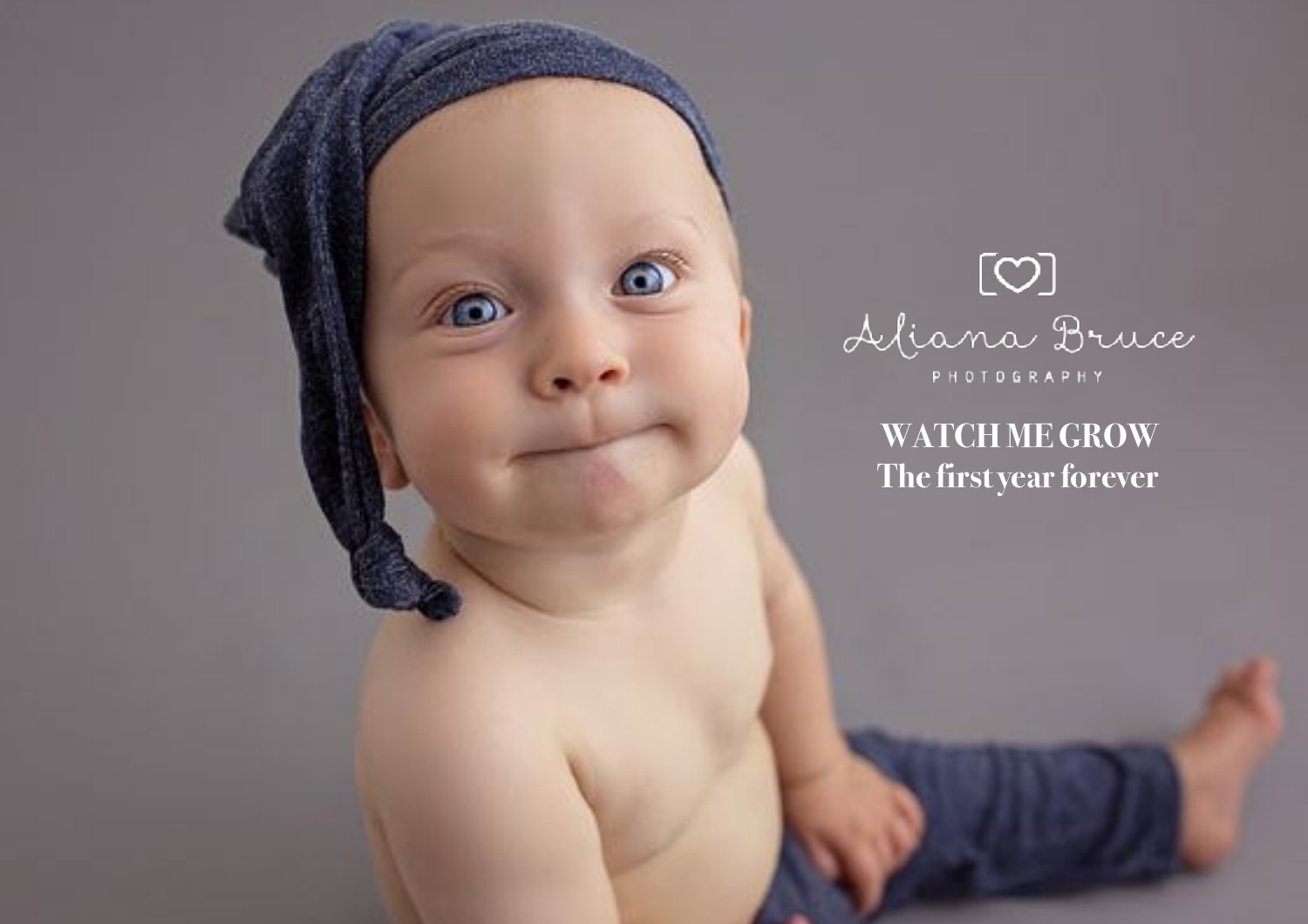#### **Welcome to Watch me Grow Club, the first year forever!**

The first year flies by. Before you know it your little one will be crawling, talking and walking, digging into all that makes the world such a curious place. Here at Aliana Bruce Photography, our goal is to capture all these not-to-be-missed moments in stunning professional portraits that will mark your baby's growth during the first year.

Watch me Grow is our celebrated baby club and includes three milestone portrait sessions at 4/6 months, 8/9 months and 1 year. As a new member of the club you'll receive top notch service as one of our beloved babies, along with a custom slideshow of every ordered image from each session. In addition, at each Watch me Grow session, parents can select from our specially designed and specially priced portrait collections that culminate in a gorgeous year end product of your child.

So welcome! We are sure this year is going to be filled with fun times as we get to know your baby, and we are certain you will come away with the memories of a lifetime.

Aliana Bruce x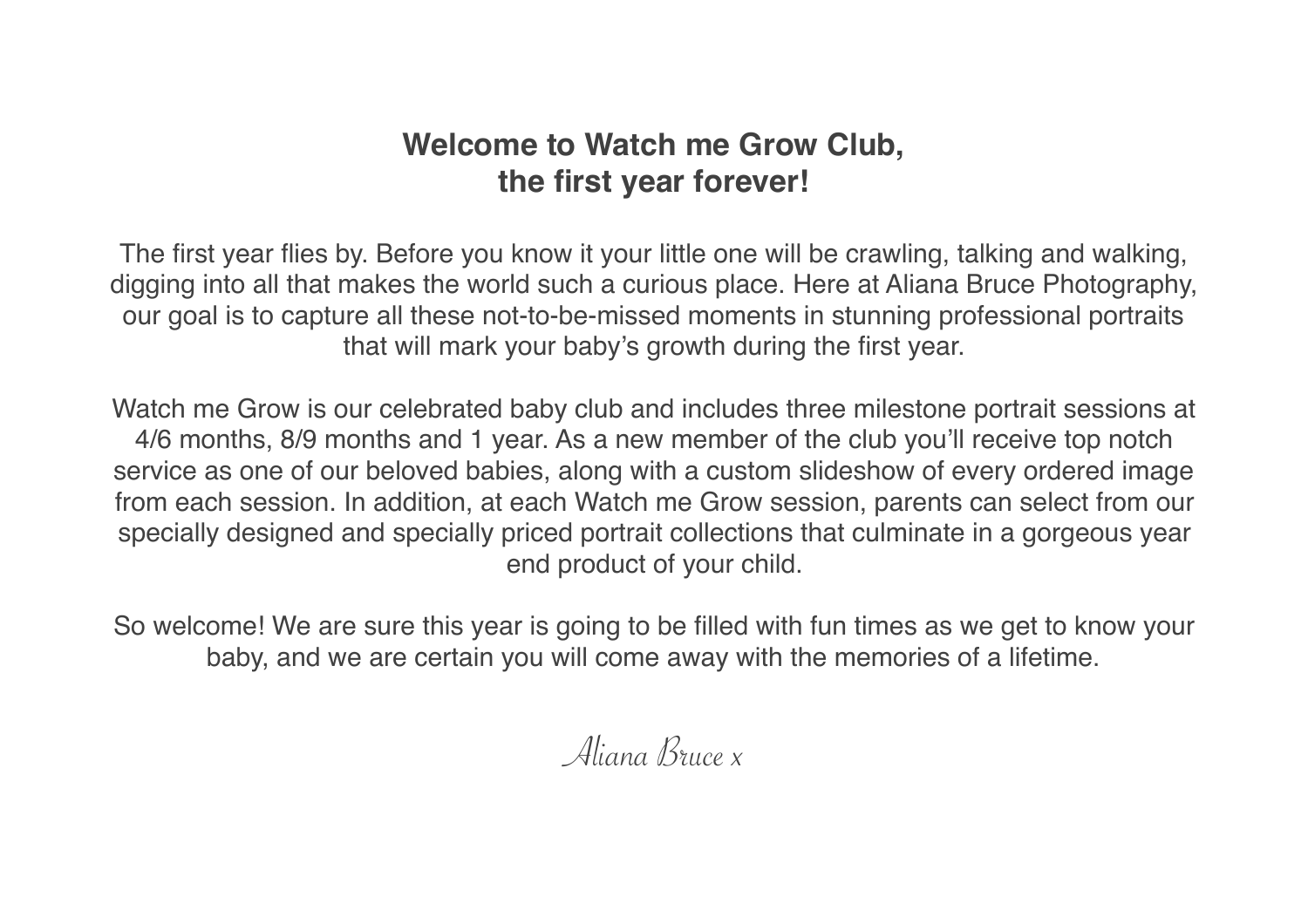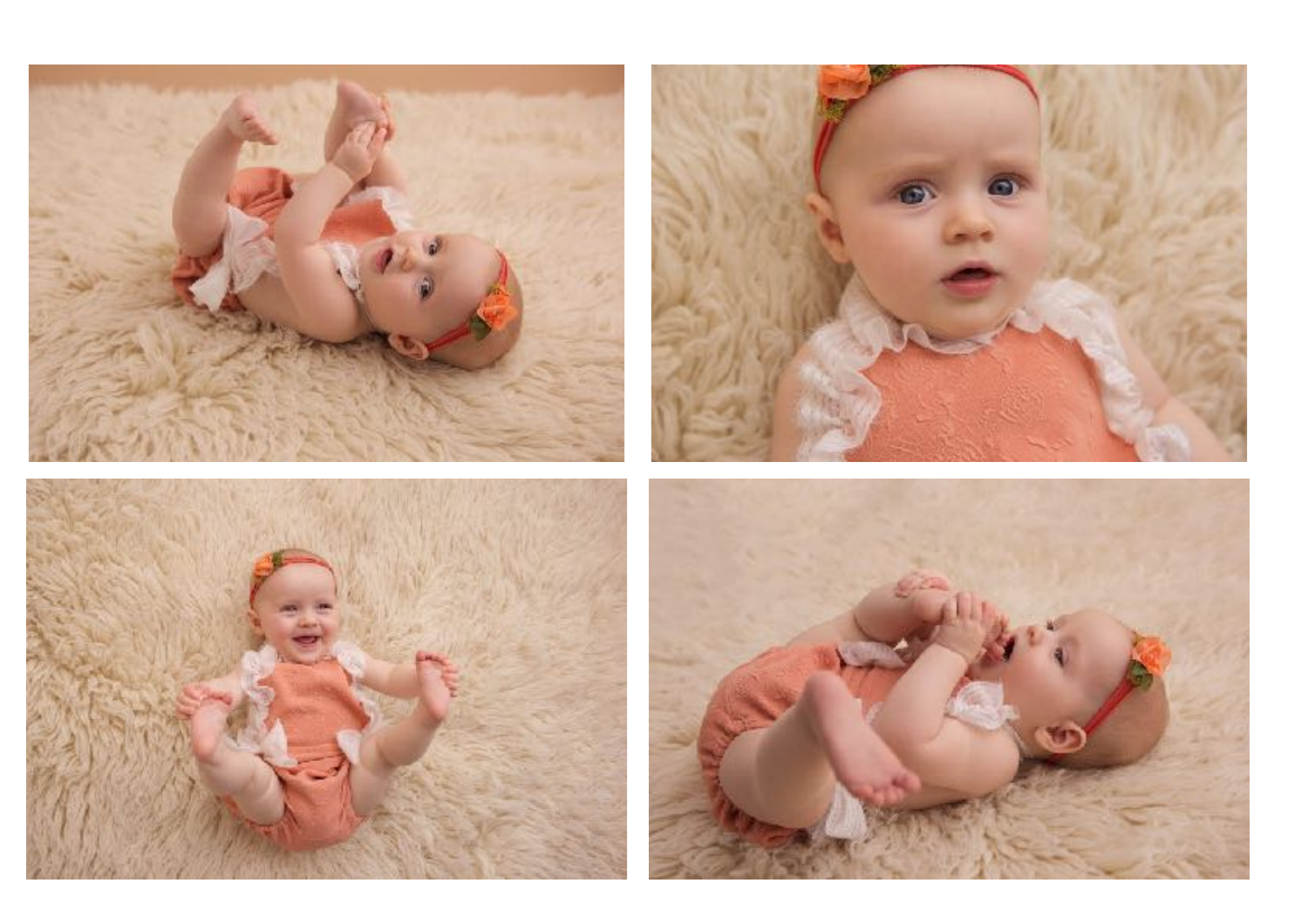# **Ages & Stages**

Watch me Grow includes Two or Three studio portraits sessions. These sessions are carefully planned so that they coincide with your baby's developmental achievements.

#### **Four to Six Months**

The first session marks the first major growth milestone when your baby is just learning to respond to you with a smile and/or a coo. Your baby should be actively engaging in "tummy time," pushing up and holding his head high, and just starting to grab her/his feet when lying down. The four/six month session highlights your child's developing personality as she/he begins to respond to sound, shapes and colour. Take delight as your little one learns to roll over and be ready for lots of drool!

This session is a great time to determine which one of our Watch me Grow Collections will work with your portrait goals. Each collection builds a different year-long series culminating in one final product for your home..

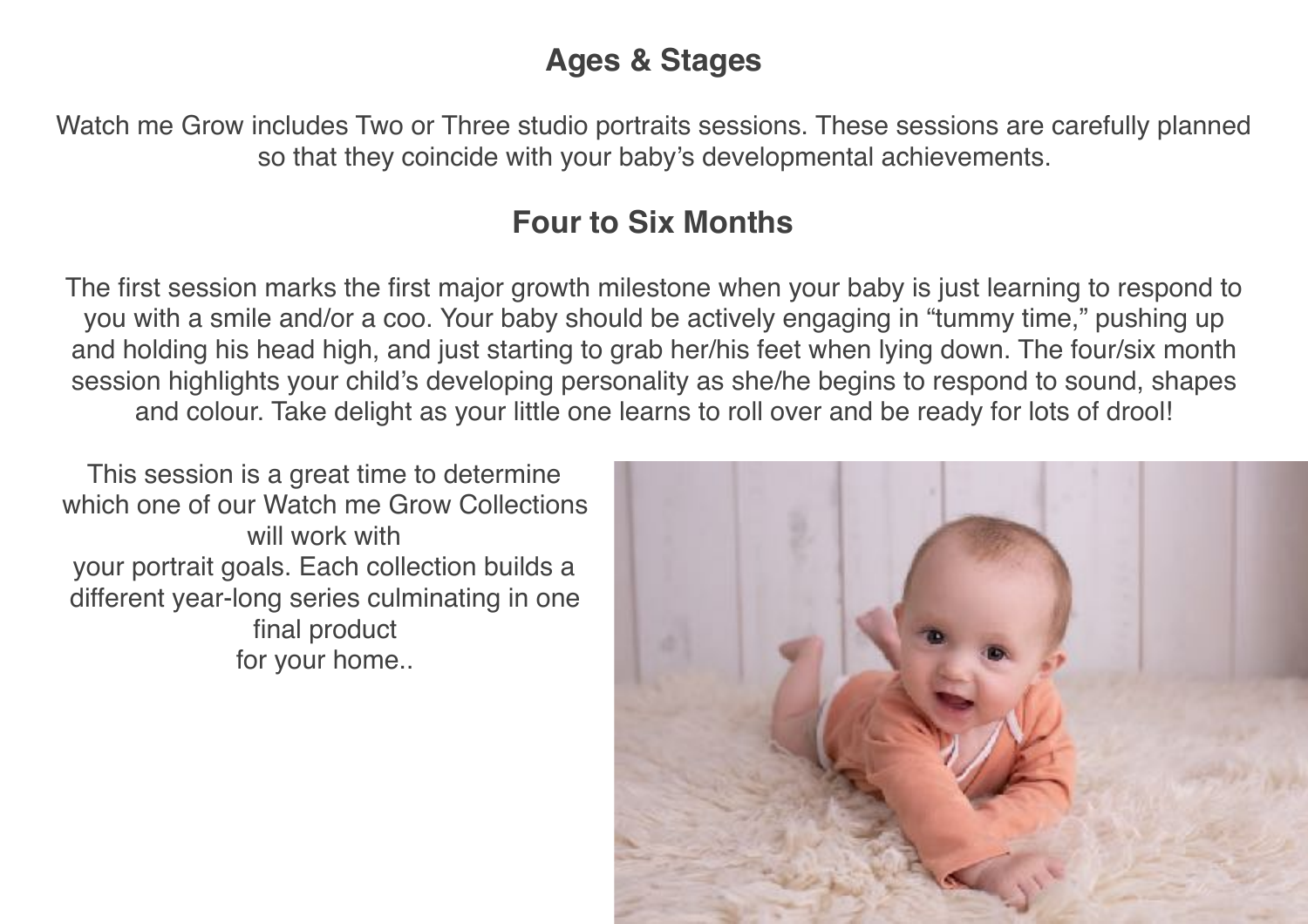# **Eight to Nine Months**

The second Watch me Grow session occurs when baby is sitting up, but not quite on the go...just yet! Full of giggles, babbling and adorable expressions, this session is all about personality. Perhaps one of the most fun Watch me Grow sessions, your baby is enthralled with peek-a-boo, rattles and squeaky toys-all of which easily get the most adorable reactions. Your child's developing personality is in full force now, and we'll capture these first glimpses into it with a memory that will be with you for a lifetime.

Do you use social media? Digital files are a popular product with today's parent. Ask about our Watch me Grow Collections that include digital files. Use them for sharing on Facebook, blogs and Pinterest, or print them in any size!

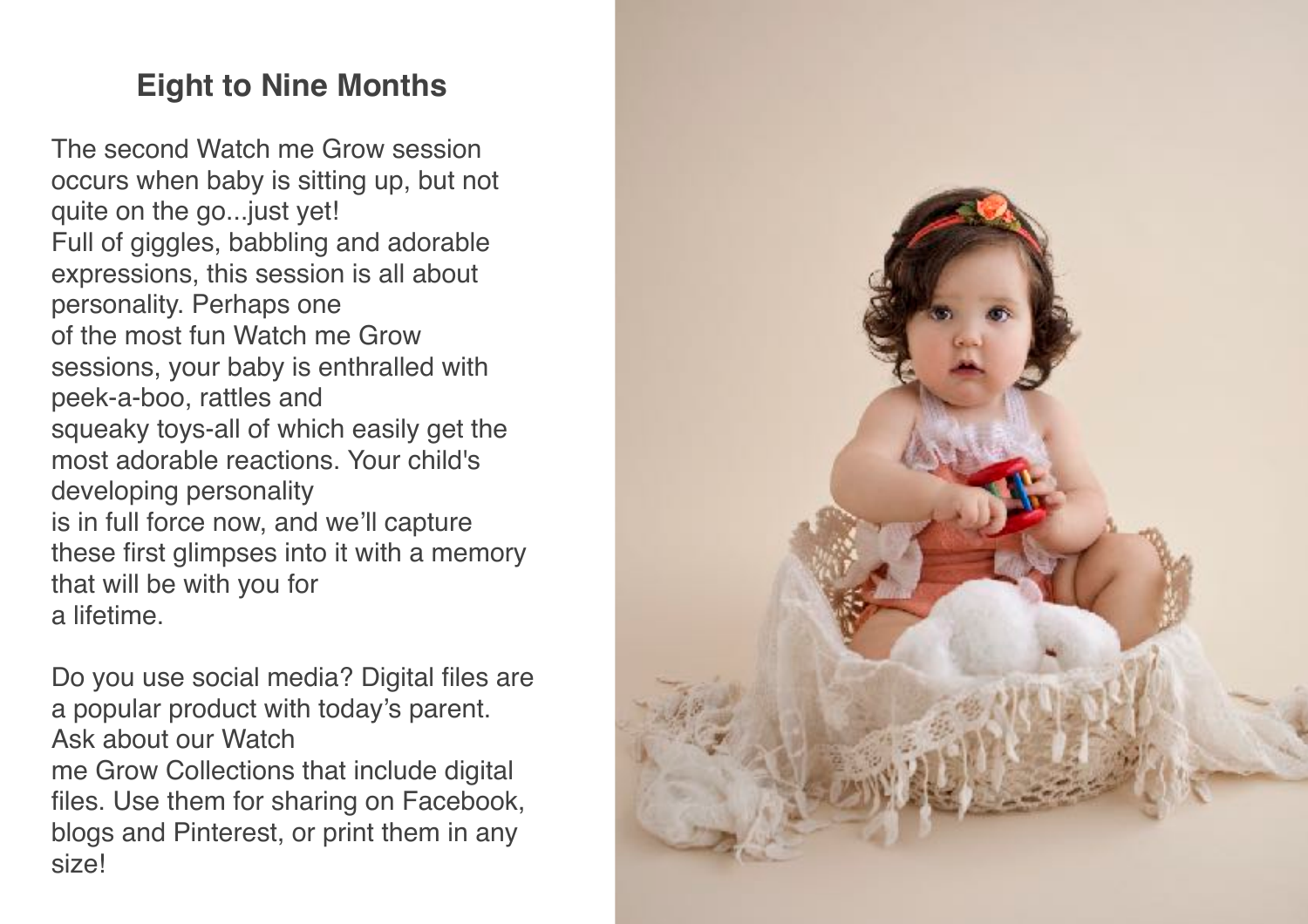#### **One Year**

The final Watch me Grow session is a smash!

At one year old, your baby is on the move! Crawling everywhere and pulling his/herself up (some are even walking....phew!), this milestone marks the transition from baby to toddlerhood. Celebrate this major moment every family anticipates with a cake smash! Lots of our Watch me Grow parents bring a birthday cake for baby to get messy with. We'll document the infectious energy and effervescence that only a oneyear-old can light up a room with. Welcome to parenthood. It only gets better from here!

Bare in mind I don't provide the cake for this session and I suggest a more organic session with no balloons or super decorated, a white and organic session, as how much more decoration and colors more chance to get out of fashion soon, and I want you to look at these image in 10 years time and still love them

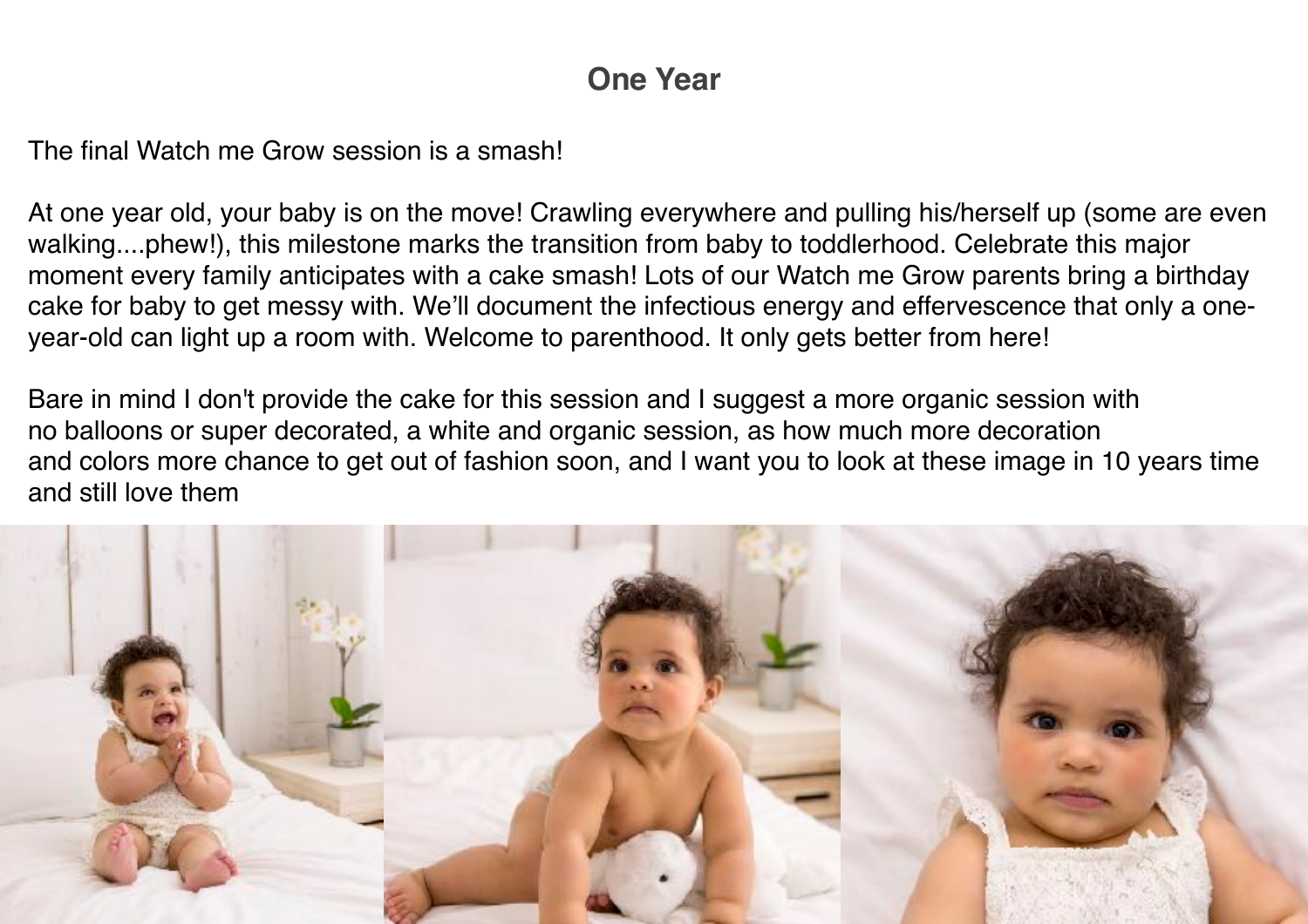





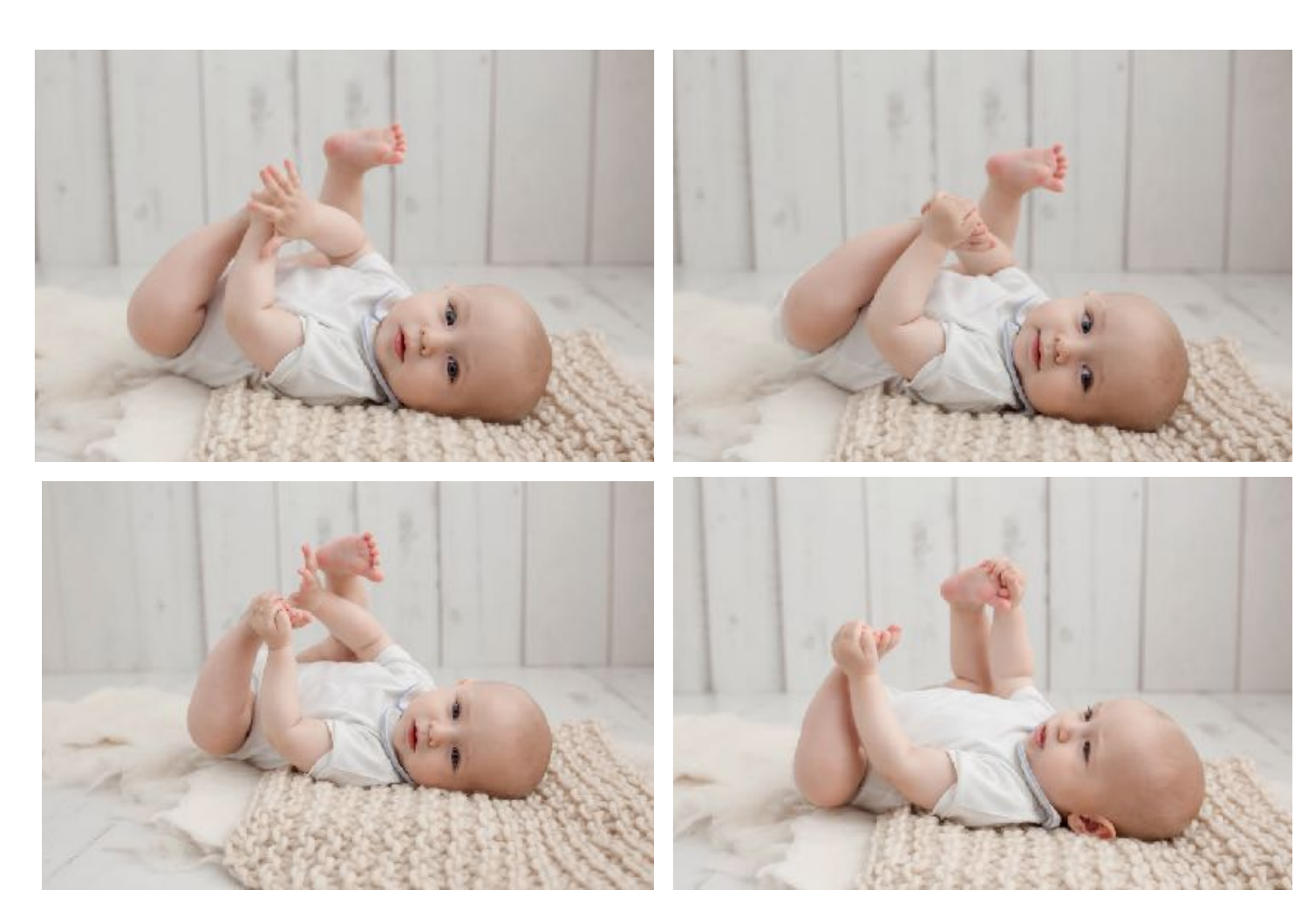#### **Club Entrance Session Fee £110 Weekdays, or £150 Weekends**

Your Watch me Grow Session Fee includes all three sessions and a year-end USB slideshow of every image you have ordered. Other siblings and parents are welcome to join in on the sessions. Products and digital images are sold separately in packages;

For the watch me Grow Club you get a discount of 20% in any of the baby packages, you can see all the packages here: [https://](https://www.alianabruce.com/guildford-baby-and-children-photo) [www.alianabruce.com/guildford-baby-and](https://www.alianabruce.com/guildford-baby-and-children-photo)[children-photo](https://www.alianabruce.com/guildford-baby-and-children-photo)

Clients who have also completed a newborn session will get a complimentary outdoors family session when the baby is around 18 months old including session fee and "to the moon and back" Family package, that Includes 10 high-resolution digital files from your gallery in color, presented in a private online gallery for viewing and sharing and 10 Prints 6x8" Mounted in a box - \*prints must be selected from the chosen digital images

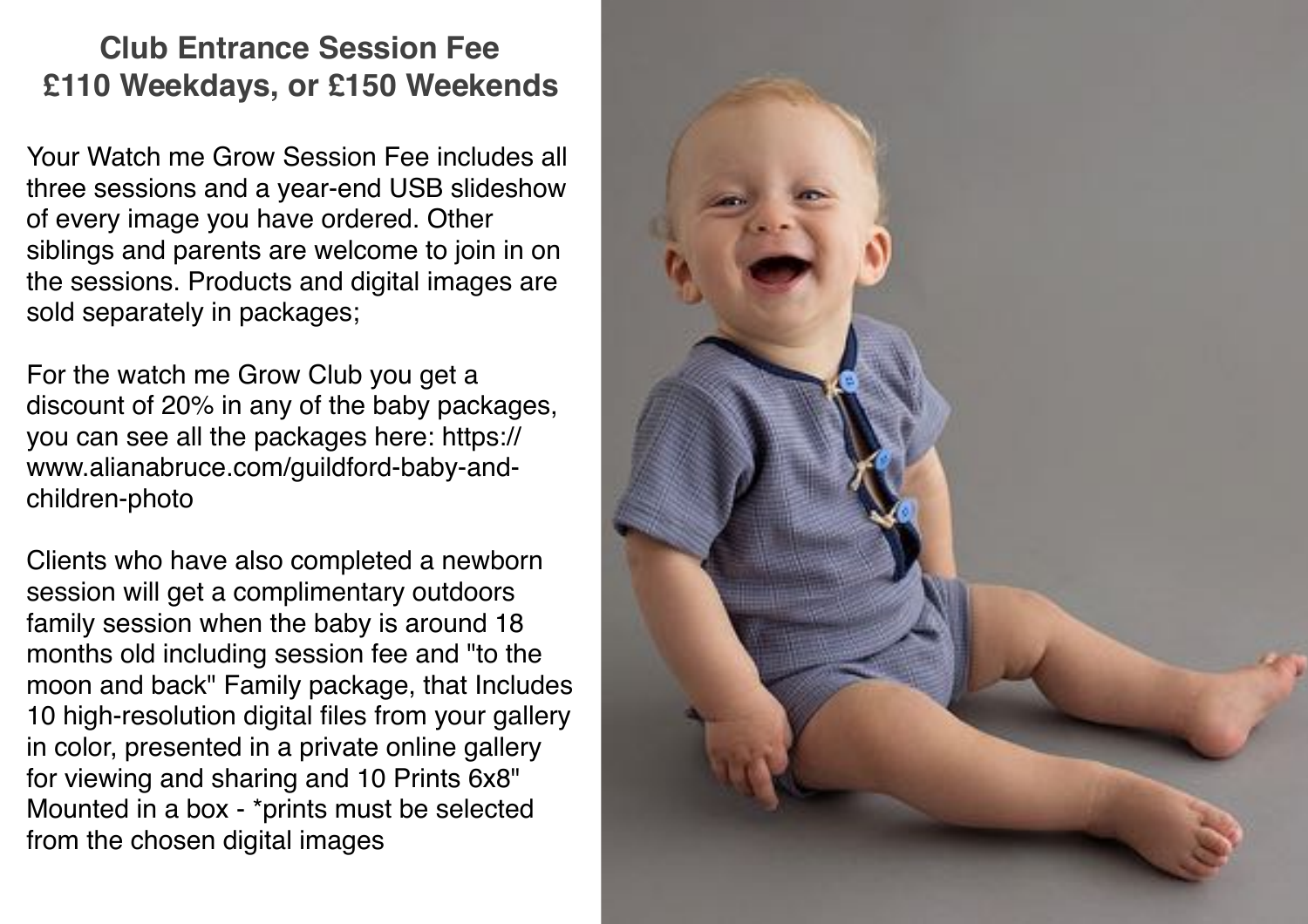

# **Tips For A Successful Session**

Schedule your Watch me Grow session around your child's nap time. You want your baby feeling fresh and happy. Mornings are typically when babies are at their "best."

Bring several favourite outfits, blankets or your child's must-have "lovie." Threadbare stuffed animals

make great additions to portraits especially if they mean something to you or your child. Since we will photograph your baby in his bare bum too, bring an extra change of clothing for yourself, as we tend to have "accidents" here!

If you are planning a one-year cake smash, bring a birthday cake and get ready for a big mess! We have towels and hand sanitiser on hand, but if your babies skin is sensitive, be sure to bring body wash he/she can handle.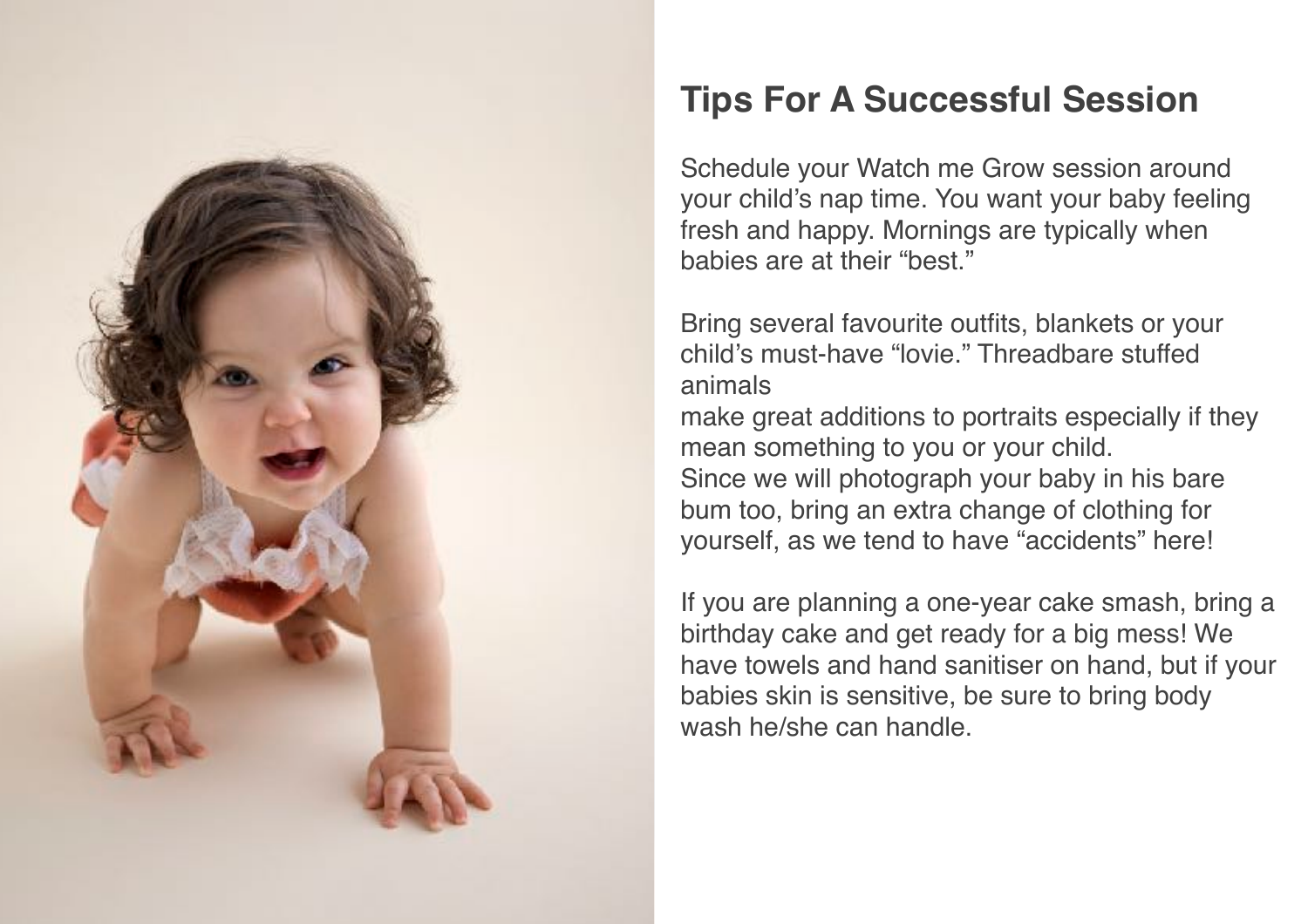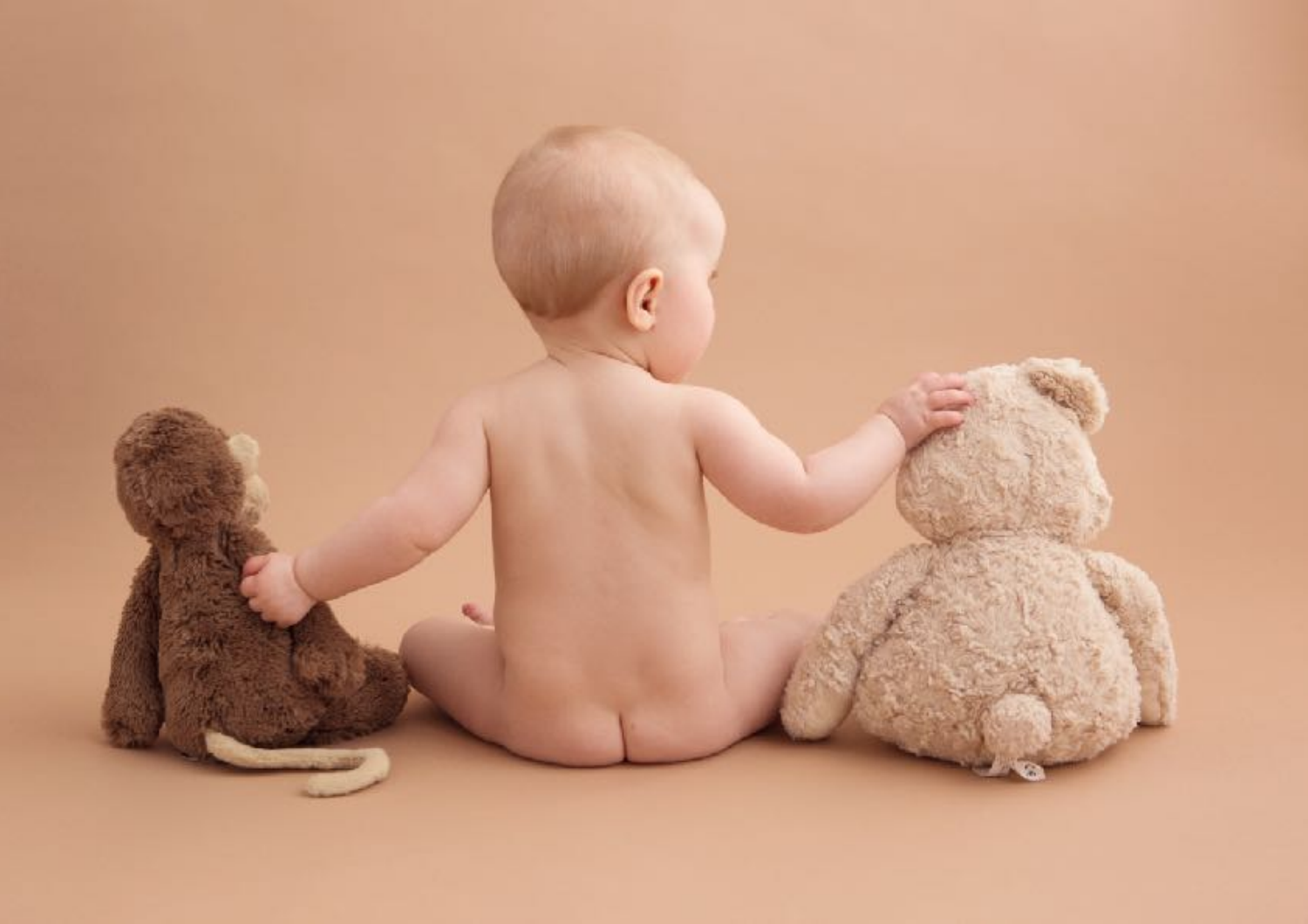### **Policies & Booking**

- Payment is required in advance and in full to guarantee session availability.
- All appointments must be scheduled at the same time following the birth of your baby.
- We understand that emergencies occur, so we allow one emergency reschedule per session. Any further cancellations result in forfeiture of that session.
- No substitutions of sessions or products are available in this program. The Watch me Grow Plan is nontransferable.
- For the best possible outcome for your exclusive sessions:
- The first appointment must occur when your baby is able to hold his/her head up while on their tummy (3-6 months).
- The second appointment must occur during the 'sitting' up' stage and before crawling (6-8) months.
- The third appointment must occur during your child's first birthday month.